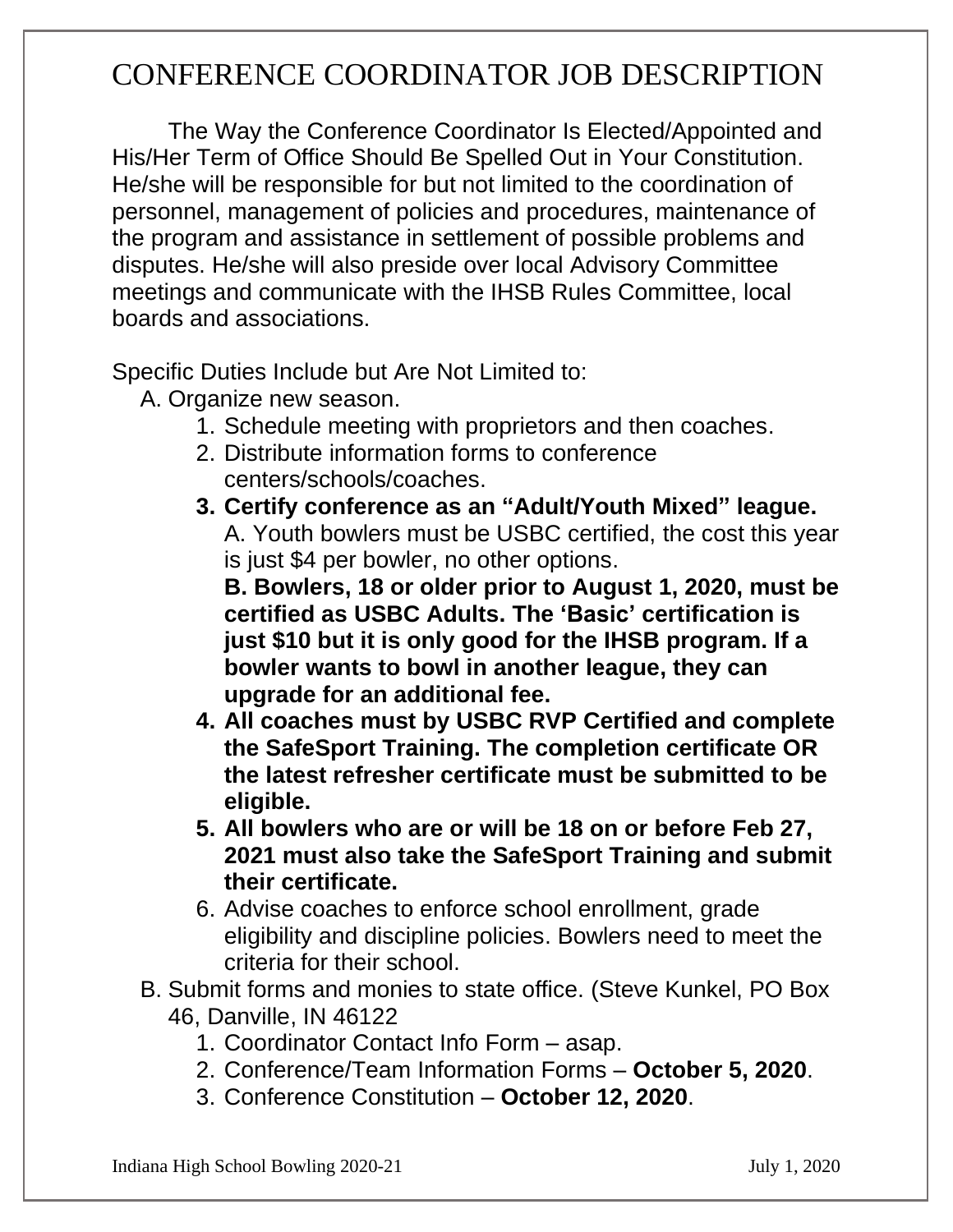## CONFERENCE COORDINATOR JOB DESCRIPTION

- 4. **MONEY IS DUE BY OCTOBER 26, 2020.** PLEASE SET EARLIER DEADLINES FOR YOUR CONFERENCE. You may charge a penalty fee if coaches don't meet your deadline. **You too may be charged late fees if your info is not received on time. Charges will be deducted from your year-end compensation of \$50 per school. ALL monies will be paid through Team App, by coach or coordinator.** 
	- i. Entry fee: \$300 for IBCA member center schools,
	- ii. \$600 for non-member schools.
- 5. **Coach and Student Waivers – Before any participation** (State office by **October 26, 2020). Additional bowler and coach forms must be submitted within 2 wks from their 1st match.**
- 6. Team rosters due **October 26, 2020.**
- 7. Conference Budget (2020-21) **October 12, 2020.**
- 8. 2020-21 Schedule, including sectional dates, times, locations – **October 12, 2020.**
- C. In season duties.
	- 1. Oversee conference and see that it operates within the IHSB rules.
	- 2. Remind coaches of their responsibilities. Advise coaches to enforce school enrollment, grade eligibility and discipline policies; Nominate eligible bowlers for the Academic All-State Team; Nominate eligible bowlers for the All-State Team.
	- 3. Provide state office with top scores for State's Top Ten listings weekly.
	- 4. Post standing sheets on a web page send address to state office – if possible.
	- **5. Help coaches log in to Team App.**
	- 6. Submit a tournament roster for each school **December 14, 2020.** Teams with more than 10 on the roster will have to cut to 10.

a. Verify all bowlers are certified. Numbers can be found on Bowl.Com.

b. Roster needs to be completed with all information.